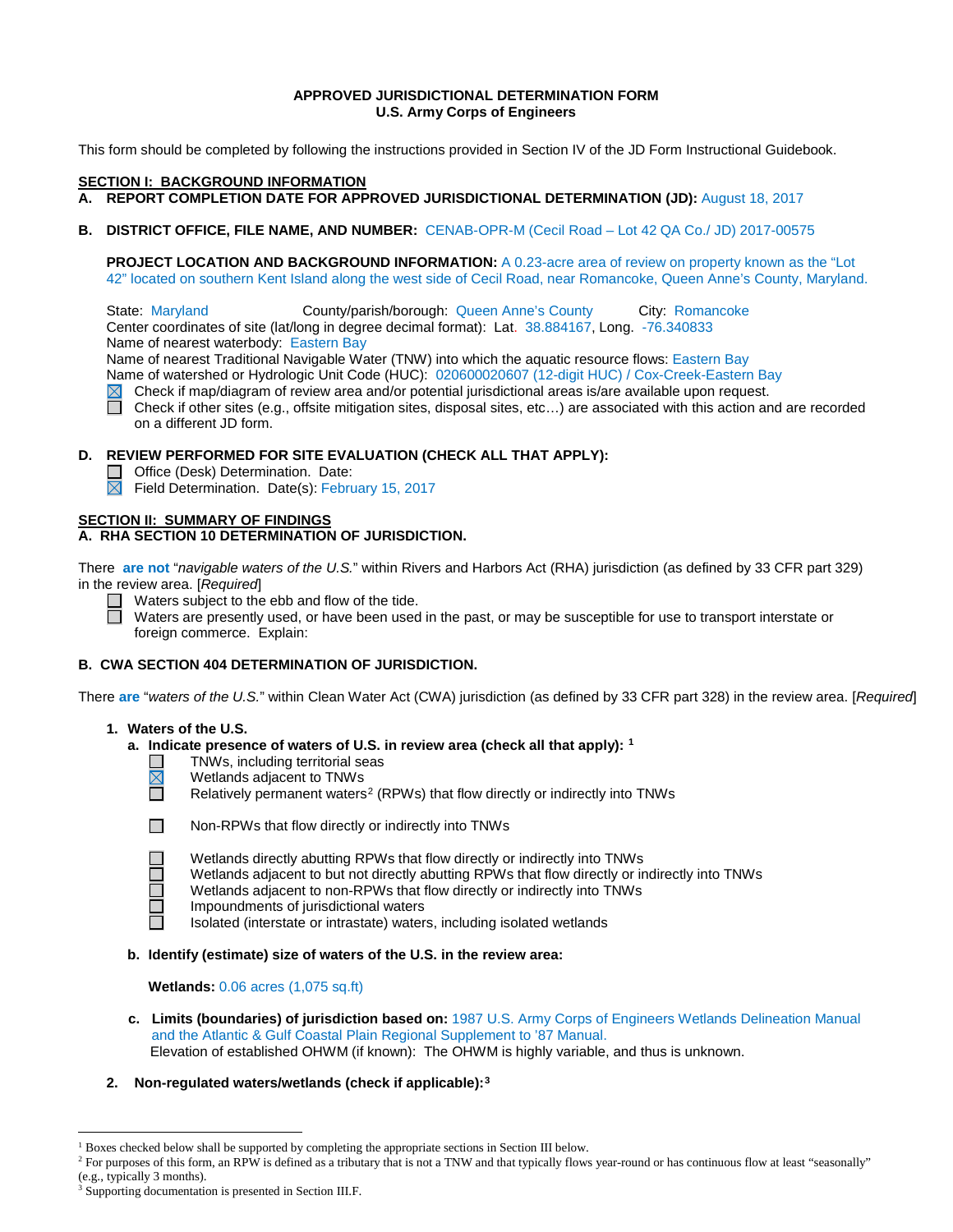П Potentially jurisdictional waters and/or wetlands were assessed within the review area and determined not to be jurisdictional. Explain:

### **SECTION III: CWA ANALYSIS**

## **A. TNWs AND WETLANDS ADJACENT TO TNWs**

**The agencies will assert jurisdiction over TNWs and wetlands adjacent to TNWs. If the aquatic resource is a TNW, complete Section III.A.1 and Section III.D.1. only; if the aquatic resource is a wetland adjacent to a TNW, complete Sections III.A.1 and 2 and Section III.D.1.; otherwise, see Section III.B below**.

### **1. TNW**

Identify TNW: Eastern Bay Summarize rationale supporting determination: Eastern Bay is a TNW that is an embayment off the mainstem of the Chesapeake Bay and is subject to the ebb and flood of the tide 2x daily.

### **2. Wetland adjacent to TNW**

Summarize rationale supporting conclusion that wetland is "adjacent": The onsite wetlands directly abut and are contiguous tidal wetlands (TNWs). The non-tidal wetlands and tidal wetlands are part of the same wetland system and are only distinguished by their vegetation and tidal influence.

## **B. CHARACTERISTICS OF TRIBUTARY (THAT IS NOT A TNW) AND ITS ADJACENT WETLANDS (IF ANY):**

**This section summarizes information regarding characteristics of the tributary and its adjacent wetlands, if any, and it helps determine whether or not the standards for jurisdiction established under** *Rapanos* **have been met.** 

**The agencies will assert jurisdiction over non-navigable tributaries of TNWs where the tributaries are "relatively permanent waters" (RPWs), i.e. tributaries that typically flow year-round or have continuous flow at least seasonally (e.g., typically 3 months). A wetland that directly abuts an RPW is also jurisdictional. If the aquatic resource is not a TNW, but has year-round (perennial) flow, skip to Section III.D.2. If the aquatic resource is a wetland directly abutting a tributary with perennial flow, skip to Section III.D.4.** 

**A wetland that is adjacent to but that does not directly abut an RPW requires a significant nexus evaluation. Corps districts and EPA regions will include in the record any available information that documents the existence of a significant nexus between a relatively permanent tributary that is not perennial (and its adjacent wetlands if any) and a traditional navigable water, even though a significant nexus finding is not required as a matter of law.**

**If the waterbody[4](#page-1-0) is not an RPW, or a wetland directly abutting an RPW, a JD will require additional data to determine if the waterbody has a significant nexus with a TNW. If the tributary has adjacent wetlands, the significant nexus evaluation must consider the tributary in combination with all of its adjacent wetlands. This significant nexus evaluation that combines, for analytical purposes, the tributary and all of its adjacent wetlands is used whether the review area identified in the JD request is the tributary, or its adjacent wetlands, or both. If the JD covers a tributary with adjacent wetlands, complete Section III.B.1 for the tributary, Section III.B.2 for any onsite wetlands, and Section III.B.3 for all wetlands adjacent to that tributary, both onsite and offsite. The determination whether a significant nexus exists is determined in Section III.C below.**

**1. Characteristics of non-TNWs that flow directly or indirectly into TNW**

## **(i) General Area Conditions:**

 Watershed size: Drainage area: Average annual rainfall: Average annual snowfall:

**(ii) Physical Characteristics:**

(a) Relationship with TNW:

 $\Box$  Tributary flows directly into TNW. Tributary flows through **Pick List** tributaries before entering TNW.

Project waters are river miles from TNW. Project waters are river miles from RPW. Project waters are aerial (straight) miles from TNW. Project waters are aerial (straight) miles from RPW.

<span id="page-1-0"></span> <sup>4</sup> Note that the Instructional Guidebook contains additional information regarding swales, ditches, washes, and erosional features generally and in the arid West.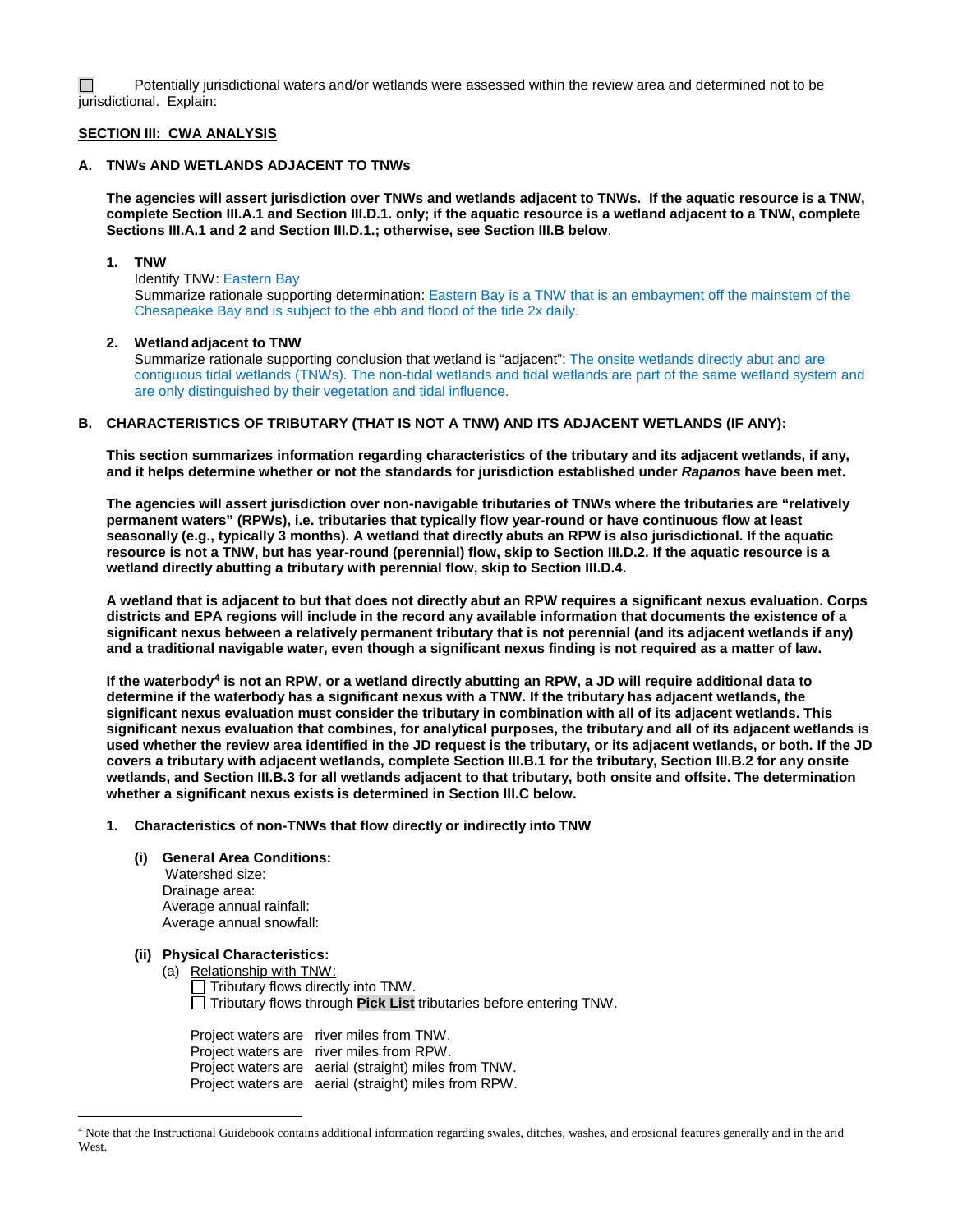|                                   |  | Project waters cross or serve as state boundaries. Explain:<br>Identify flow route to TNW <sup>5</sup> :<br>Tributary stream order, if known:                                                                                                                                                                                                                                                                                                                                                                                                                                                                                                         |
|-----------------------------------|--|-------------------------------------------------------------------------------------------------------------------------------------------------------------------------------------------------------------------------------------------------------------------------------------------------------------------------------------------------------------------------------------------------------------------------------------------------------------------------------------------------------------------------------------------------------------------------------------------------------------------------------------------------------|
| (b)                               |  | <b>General Tributary Characteristics (check all that apply):</b><br>Tributary is:<br>Natural<br>Artificial (man-made). Explain:<br>Manipulated (man-altered). Explain:                                                                                                                                                                                                                                                                                                                                                                                                                                                                                |
|                                   |  | <b>Tributary</b> properties with respect to top of bank (estimate):<br>Average width:<br>Average depth:<br>Average side slopes:                                                                                                                                                                                                                                                                                                                                                                                                                                                                                                                       |
|                                   |  | Primary tributary substrate composition (check all that apply):<br>Silts<br>Sands<br>Concrete<br>Cobbles<br>Gravel<br>Muck<br>Vegetation. Type/% cover:<br><b>Bedrock</b><br>Other. Explain:                                                                                                                                                                                                                                                                                                                                                                                                                                                          |
|                                   |  | Tributary condition/stability [e.g., highly eroding, sloughing banks]. Explain:<br>Tributary geometry:<br>Tributary gradient (approximate average slope):                                                                                                                                                                                                                                                                                                                                                                                                                                                                                             |
|                                   |  | $(c)$ Flow:<br>Tributary provides for:                                                                                                                                                                                                                                                                                                                                                                                                                                                                                                                                                                                                                |
|                                   |  | Estimate average number of flow events in review area/year:                                                                                                                                                                                                                                                                                                                                                                                                                                                                                                                                                                                           |
|                                   |  | Describe flow regime:                                                                                                                                                                                                                                                                                                                                                                                                                                                                                                                                                                                                                                 |
|                                   |  | Other information on duration and volume:                                                                                                                                                                                                                                                                                                                                                                                                                                                                                                                                                                                                             |
| Surface flow is: Characteristics: |  |                                                                                                                                                                                                                                                                                                                                                                                                                                                                                                                                                                                                                                                       |
|                                   |  | Subsurface flow:                                                                                                                                                                                                                                                                                                                                                                                                                                                                                                                                                                                                                                      |
|                                   |  | $\Box$ Dye (or other) test performed: N/A.                                                                                                                                                                                                                                                                                                                                                                                                                                                                                                                                                                                                            |
|                                   |  | Tributary has (check all that apply):<br>Bed and banks<br>OHWM <sup>6</sup> (check all indicators that apply):<br>clear, natural line impressed on the bank<br>the presence of litter and debris<br>changes in the character of soil<br>destruction of terrestrial vegetation<br>shelving<br>the presence of wrack line<br>vegetation matted down, bent, or absent<br>sediment sorting<br>$\mathsf{L}$<br>leaf litter disturbed or washed away<br>scour<br>sediment deposition<br>multiple observed or predicted flow events<br>abrupt change in plant community<br>water staining<br>other (list):<br>Discontinuous OHWM. <sup>7</sup> Explain: N/A. |
|                                   |  | If factors other than the OHWM were used to determine lateral extent of CWA jurisdiction (check all that                                                                                                                                                                                                                                                                                                                                                                                                                                                                                                                                              |
| apply):                           |  | High Tide Line indicated by:<br>Mean High Water Mark indicated by:<br>oil or scum line along shore objects<br>$\exists$ survey to available datum;<br>fine shell or debris deposits (foreshore)<br>$\Box$ physical markings;<br>physical markings/characteristics<br>vegetation lines/changes in vegetation types.<br>tidal gauges                                                                                                                                                                                                                                                                                                                    |

<span id="page-2-2"></span><span id="page-2-1"></span><span id="page-2-0"></span><sup>&</sup>lt;sup>5</sup> Flow route can be described by identifying, e.g., tributary a, which flows through the review area, to flow into tributary b, which then flows into TNW.<br><sup>6</sup>A natural or man-made discontinuity in the OHWM does not neces the OHWM has been removed by development or agricultural practices). Where there is a break in the OHWM that is unrelated to the waterbody's flow regime (e.g., flow over a rock outcrop or through a culvert), the agencies will look for indicators of flow above and below the break 7 Ibid.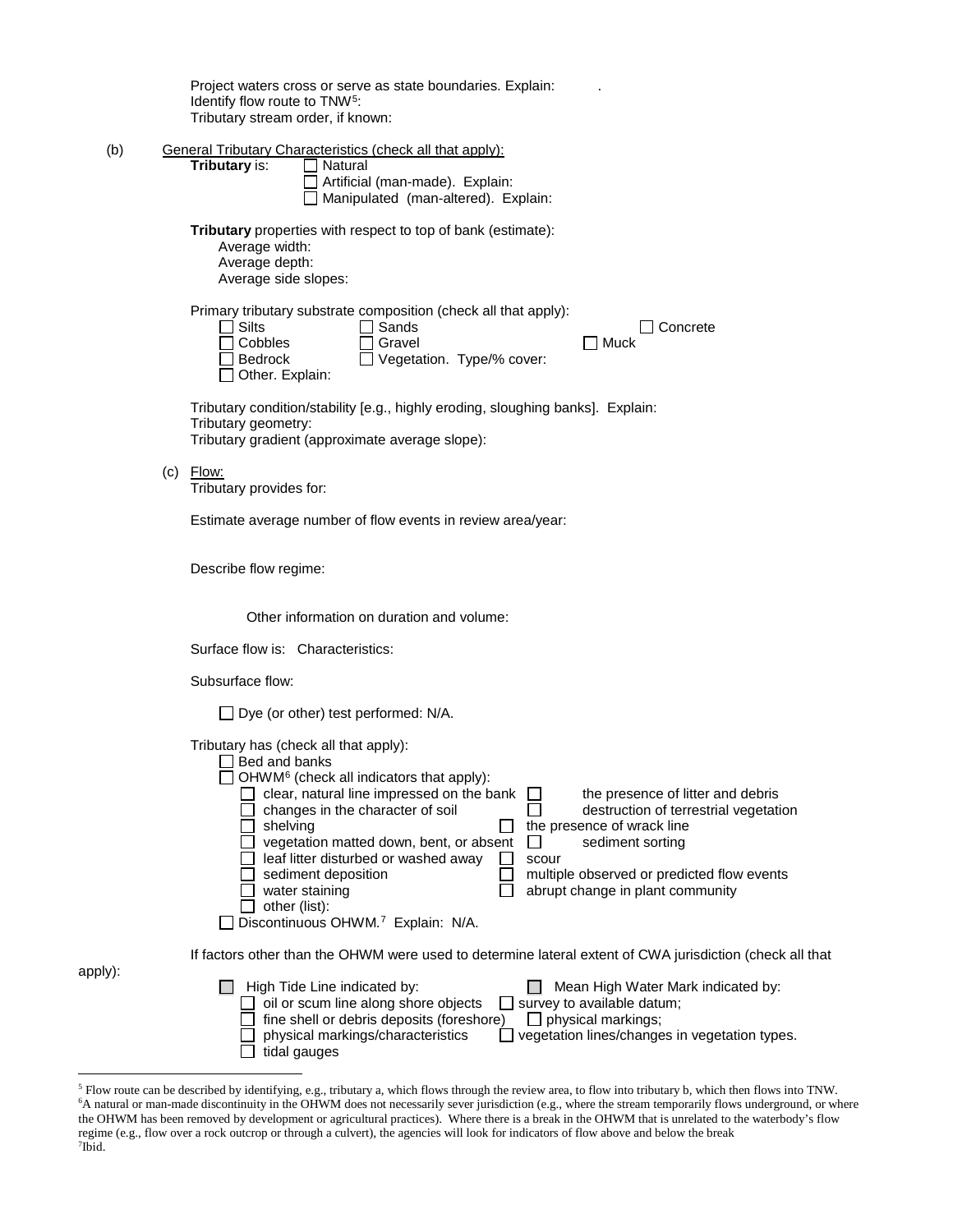$\Box$  other (list):

### **(iii) Chemical Characteristics:**

Characterize tributary (e.g., water color is clear, discolored, oily film; water quality; general watershed characteristics, etc.). Explain:

Identify specific pollutants, if known:

### **(iv) Biological Characteristics. Channel supports (check all that apply):**

 $\Box$  Riparian corridor. Characteristics (type, average width):

Wetland fringe. Characteristics:

 $\Box$  Habitat for:

- $\Box$  Federally Listed species. Explain findings:
- Fish/spawn areas. Explain findings:
- Other environmentally-sensitive species. Explain findings:
- Aquatic/wildlife diversity. Explain findings:

# **2. Characteristics of wetlands adjacent to non-TNW that flow directly or indirectly into TNW**

### **(i) Physical Characteristics:**

- (a) General Wetland Characteristics:
	- Properties:

Wetland size: Wetland type. Wetland quality. Explain: **Refer to Section IV.B.** Project wetlands cross or serve as state boundaries. Explain: **N/A**.

(b) General Flow Relationship with Non-TNW: Flow is: Explain:

Surface flow is**:**  Characteristics:

Subsurface flow:Explain findings:  $\Box$  Dye (or other) test performed:

- (c) Wetland Adjacency Determination with Non-TNW:
	- $\Box$  Directly abutting
	- $\Box$  Not directly abutting
		- $\Box$  Discrete wetland hydrologic connection. Explain:
		- Ecological connection. Explain:
		- $\Box$  Separated by berm/barrier. Explain:
- (d) Proximity (Relationship) to TNW Project wetlands are river miles from TNW. Project waters are aerial (straight) miles from TNW. Flow is from: Estimate approximate location of wetland as within the floodplain.

## **(ii) Chemical Characteristics:**

Characterize wetland system (e.g., water color is clear, brown, oil film on surface; water quality; general watershed characteristics; etc.). Explain:

Identify specific pollutants, if known:

# **(iii) Biological Characteristics. Wetland supports (check all that apply):**

- $\Box$  Riparian buffer. Characteristics (type, average width):
- $\Box$  Vegetation type/percent cover. Explain:<br> $\Box$  Habitat for:
	- Habitat for:
	- Federally Listed species. Explain findings:
	- Fish/spawn areas. Explain findings:
	- Other environmentally-sensitive species. Explain findings:
	- Aquatic/wildlife diversity. Explain findings:

## **3. Characteristics of all wetlands adjacent to the tributary (if any)**

All wetland(s) being considered in the cumulative analysis:

Approximately acres in total are being considered in the cumulative analysis.

For each wetland, specify the following: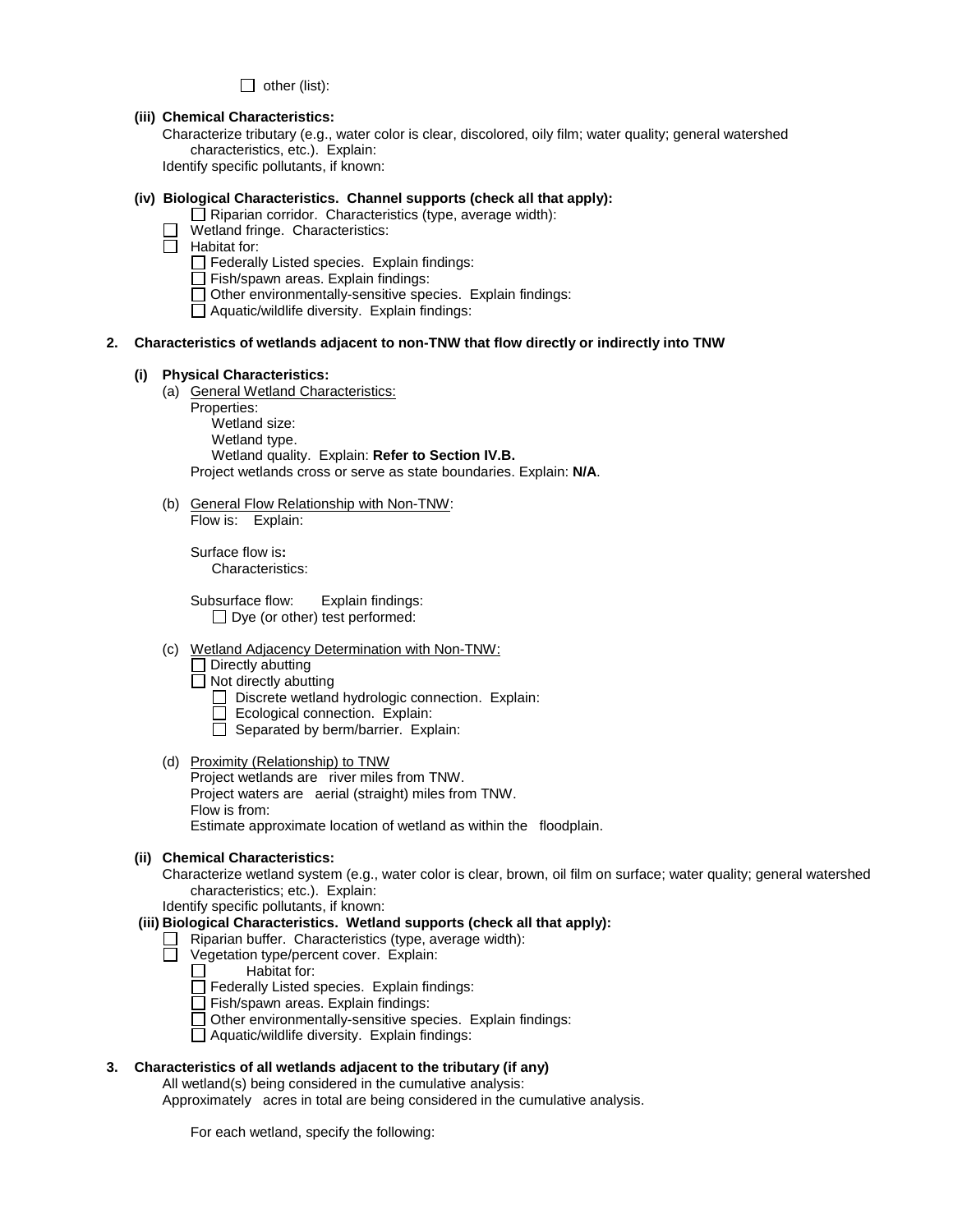Directly abuts? (Y/N) Size (in acres) Directly abuts? (Y/N) Size (in acres)

Summarize overall biological, chemical and physical functions being performed: **Refer to Section IV.B.**

### **C. SIGNIFICANT NEXUS DETERMINATION**

**A significant nexus analysis will assess the flow characteristics and functions of the tributary itself and the functions performed by any wetlands adjacent to the tributary to determine if they significantly affect the chemical, physical, and biological integrity of a TNW. For each of the following situations, a significant nexus exists if the tributary, in combination with all of its adjacent wetlands, has more than a speculative or insubstantial effect on the chemical, physical and/or biological integrity of a TNW. Considerations when evaluating significant nexus include, but are not limited to the volume, duration, and frequency of the flow of water in the tributary and its proximity to a TNW, and the functions performed by the tributary and all its adjacent wetlands. It is not appropriate to determine significant nexus based solely on any specific threshold of distance (e.g. between a tributary and its adjacent wetland or between a tributary and the TNW). Similarly, the fact an adjacent wetland lies within or outside of a floodplain is not solely determinative of significant nexus.** 

**Draw connections between the features documented and the effects on the TNW, as identified in the** *Rapanos* **Guidance and discussed in the Instructional Guidebook. Factors to consider include, for example:**

- Does the tributary, in combination with its adjacent wetlands (if any), have the capacity to carry pollutants or flood waters to TNWs, or to reduce the amount of pollutants or flood waters reaching a TNW?
- Does the tributary, in combination with its adjacent wetlands (if any), provide habitat and lifecycle support functions for fish and other species, such as feeding, nesting, spawning, or rearing young for species that are present in the TNW?
- Does the tributary, in combination with its adjacent wetlands (if any), have the capacity to transfer nutrients and organic carbon that support downstream foodwebs?
- Does the tributary, in combination with its adjacent wetlands (if any), have other relationships to the physical, chemical, or biological integrity of the TNW?

### **Note: the above list of considerations is not inclusive and other functions observed or known to occur should be documented below:**

- **1. Significant nexus findings for non-RPW that has no adjacent wetlands and flows directly or indirectly into TNWs.** Explain findings of presence or absence of significant nexus below, based on the tributary itself, then go to Section III.D:
- **2. Significant nexus findings for non-RPW and its adjacent wetlands, where the non-RPW flows directly or indirectly into TNWs.** Explain findings of presence or absence of significant nexus below, based on the tributary in combination with all of its adjacent wetlands, then go to Section III.D:
- **3. Significant nexus findings for wetlands adjacent to an RPW but that do not directly abut the RPW.** Explain findings of presence or absence of significant nexus below, based on the tributary in combination with all of its adjacent wetlands, then go to Section III.D:

## **D. DETERMINATIONS OF JURISDICTIONAL FINDINGS. THE SUBJECT WATERS/WETLANDS ARE (CHECK ALL THAT APPLY):**

**1. TNWs and Adjacent Wetlands.** Check all that apply and provide size estimates in review area:  $\Box$  TNWs:  $\overline{\boxtimes}$  Wetlands adjacent to TNWs: 0.06 acres

- **2. RPWs that flow directly or indirectly into TNWs.**
	- Tributaries of TNWs where tributaries typically flow year-round are jurisdictional. Provide data and rationale indicating that tributary is perennial:
	- $\Box$  Tributaries of TNW where tributaries have continuous flow "seasonally" (e.g., typically three months each year) are jurisdictional. Data supporting this conclusion is provided at Section III.B. Provide rationale indicating that tributary flows seasonally:

Provide estimates for jurisdictional waters in the review area (check all that apply):

 $\Box$  Tributary waters:

**D** Other non-wetland waters: acres.

Identify type(s) of waters: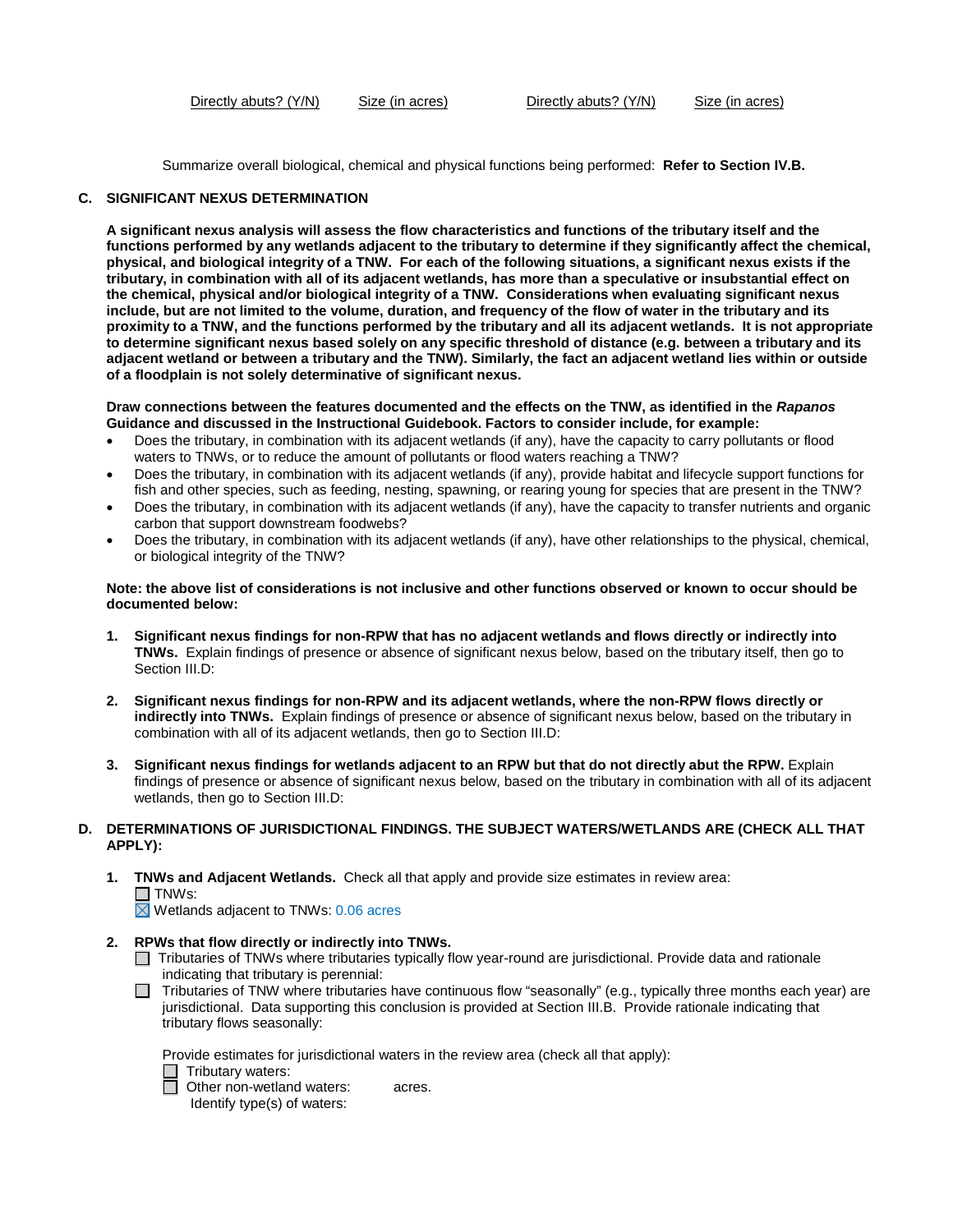# **3. Non-RPWs[8](#page-5-0) that flow directly or indirectly into TNWs.**

■ Waterbody that is not a TNW or an RPW, but flows directly or indirectly into a TNW, and it has a significant nexus with a TNW is jurisdictional. Data supporting this conclusion is provided at Section III.C.

Provide estimates for jurisdictional waters within the review area (check all that apply):

□ Tributary waters:

□ Other non-wetland waters:

Identify type(s) of waters:

# **4. Wetlands directly abutting an RPW that flow directly or indirectly into TNWs.**

- $\Box$  Wetlands directly abut RPW and thus are jurisdictional as adjacent wetlands.
	- П Wetlands directly abutting an RPW where tributaries typically flow year-round. Provide data and rationale indicating that tributary is perennial in Section III.D.2, above.

Provide rationale indicating that wetland is directly abutting an RPW:

■ Wetlands directly abutting an RPW where tributaries typically flow "seasonally." Provide data indicating that tributary is seasonal in Section III.B and rationale in Section III.D.2, above. Provide rationale indicating that wetland is directly abutting an RPW:

Provide acreage estimates for jurisdictional wetlands in the review area:

## **5. Wetlands adjacent to but not directly abutting an RPW that flow directly or indirectly into TNWs.**

 $\Box$  Wetlands that do not directly abut an RPW, but when considered in combination with the tributary to which they are adjacent and with similarly situated adjacent wetlands, have a significant nexus with a TNW are jurisidictional. Data supporting this conclusion is provided at Section III.C.

Provide acreage estimates for jurisdictional wetlands in the review area:

## **6. Wetlands adjacent to non-RPWs that flow directly or indirectly into TNWs.**

 $\Box$  Wetlands adjacent to such waters, and have when considered in combination with the tributary to which they are adjacent and with similarly situated adjacent wetlands, have a significant nexus with a TNW are jurisdictional. Data supporting this conclusion is provided at Section III.C.

Provide estimates for jurisdictional wetlands in the review area:

## **7. Impoundments of jurisdictional waters[.9](#page-5-1)**

As a general rule, the impoundment of a jurisdictional tributary remains jurisdictional.

- Demonstrate that impoundment was created from "waters of the U.S.," or
- Demonstrate that water meets the criteria for one of the categories presented above (1-6), or
- n Demonstrate that water is isolated with a nexus to commerce (see E below).

### **E. ISOLATED [INTERSTATE OR INTRA-STATE] WATERS, INCLUDING ISOLATED WETLANDS, THE USE, DEGRADATION OR DESTRUCTION OF WHICH COULD AFFECT INTERSTATE COMMERCE, INCLUDING ANY SUCH WATERS (CHECK ALL THAT APPLY):[10](#page-5-2)**

- which are or could be used by interstate or foreign travelers for recreational or other purposes.<br>
I from which fish or shellfish are or could be taken and sold in interstate or family containing
- $\Box$  from which fish or shellfish are or could be taken and sold in interstate or foreign commerce.<br> $\Box$  which are or could be used for industrial purposes by industries in interstate commerce.
	- which are or could be used for industrial purposes by industries in interstate commerce.
- Interstate isolated waters.Explain:
- Other factors. Explain:

## **Identify water body and summarize rationale supporting determination:**

Provide estimates for jurisdictional waters in the review area (check all that apply):

- Tributary waters:
- □ Other non-wetland waters:
	- Identify type(s) of waters:
- □ Wetlands:

# **F. NON-JURISDICTIONAL WATERS, INCLUDING WETLANDS (CHECK ALL THAT APPLY):**

 $\Box$  If potential wetlands were assessed within the review area, these areas did not meet the criteria in the 1987 Corps of Engineers Wetland Delineation Manual and/or appropriate Regional Supplements.

 $\frac{1}{8}$ 

<span id="page-5-0"></span><sup>&</sup>lt;sup>8</sup>See Footnote # 3. 9  $\degree$  3. 9 To complete the analysis refer to the key in Section III.D.6 of the Instructional Guidebook.

<span id="page-5-2"></span><span id="page-5-1"></span>**<sup>10</sup> Prior to asserting or declining CWA jurisdiction based solely on this category, Corps Districts will elevate the action to Corps and EPA HQ for review consistent with the process described in the Corps/EPA** *Memorandum Regarding CWA Act Jurisdiction Following Rapanos.*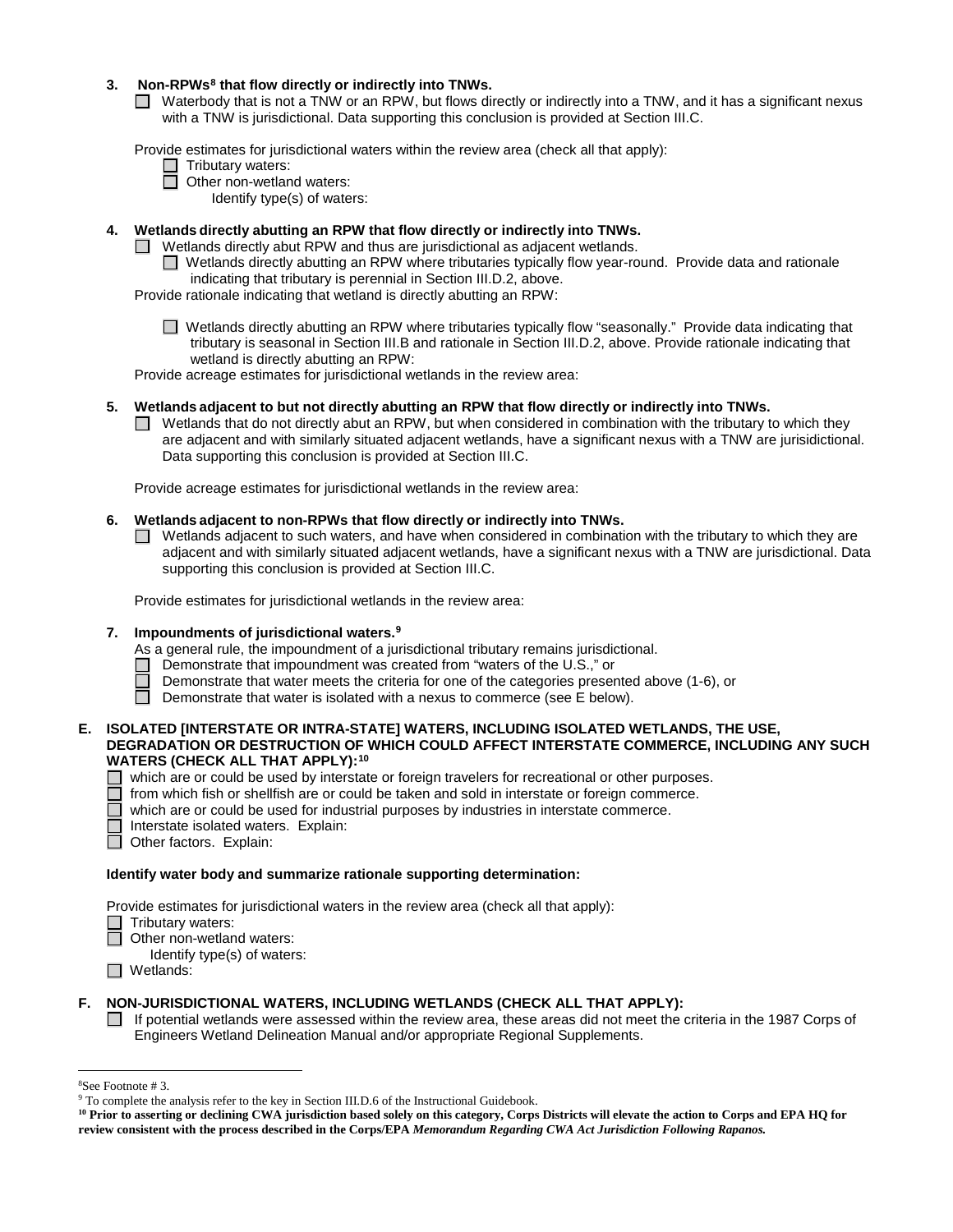| Review area included isolated waters with no substantial nexus to interstate (or foreign) commerce. |  |  |  |
|-----------------------------------------------------------------------------------------------------|--|--|--|
|-----------------------------------------------------------------------------------------------------|--|--|--|

ŏ Prior to the Jan 2001 Supreme Court decision in "*SWANCC*," the review area would have been regulated based solely on the "Migratory Bird Rule" (MBR).

|          | Waters do not meet the "Significant Nexus" standard, where such a finding is required for jurisdiction. |
|----------|---------------------------------------------------------------------------------------------------------|
| Explain: |                                                                                                         |

Other: (explain, if not covered above):

Provide acreage estimates for non-jurisdictional waters in the review area, where the sole potential basis of jurisdiction is the MBR factors (i.e., presence of migratory birds, presence of endangered species, use of water for irrigated agriculture), using best professional judgment (check all that apply):

Non-wetland waters (i.e., rivers, streams):

Lakes/ponds:

Other non-wetland waters: List type of aquatic resource:

П Wetlands:

Provide acreage estimates for non-jurisdictional waters in the review area that do not meet the "Significant Nexus" standard, where such a finding is required for jurisdiction (check all that apply):

Non-wetland waters (i.e., rivers, streams):

| Lake: |
|-------|
| Othe  |

Lakes/ponds:<br>Other non-wetland waters: acres. List type of aquatic resource:

 $\Box$  Wetlands:

# **SECTION IV: DATA SOURCES.**

- **A. SUPPORTING DATA. Data reviewed for JD (check all that apply -** checked items shall be included in case file and, where checked and requested, appropriately reference sources below):
	- $\boxtimes$  Maps, plans, plots or plat submitted by or on behalf of the applicant/consultant: Wetland Delineation Report prepared by WSSI dated March 27, 2017.
	- $\boxtimes$  Data sheets prepared/submitted by or on behalf of the applicant/consultant.

 $\boxtimes$  Office concurs with data sheets/delineation report.

- □ Office does not concur with data sheets/delineation report.
- Data sheets prepared by the Corps:
- Corps navigable waters' study:  $\overline{\boxtimes}$ 
	- U.S. Geological Survey Hydrologic Atlas:
	- $\boxtimes$  USGS NHD data.
	- □ USGS 8 and 12 digit HUC maps.
	- U.S. Geological Survey map(s). Cite scale & quad name: Kent Island, MD Quad
- 岗 USDA Natural Resources Conservation Service Soil Survey. Citation: NRCS Web Soil Survey (2017)
- $\overline{\boxtimes}$ National wetlands inventory map(s). Cite name: NWI Wetland Mapper - Cecil Road, Lot 42, MD Quad
- 岗 State/Local wetland inventory map(s): Maryland Department of Natural Resources State Wetland Inventory GIS data layer.

 $\Box$  FEMA/FIRM maps:

- 100-year Floodplain Elevation is: \_ (National Geodectic Vertical Datum of 1929)
- $\boxtimes$  Photographs:  $\boxtimes$  Aerial (Name & Date): Google Earth Pro images years 2013 to 2017 or  $\boxtimes$  Other (Name & Date):
- Photographs included with WSSI Delineation Report, photos dated February 2017 П
	- Previous determination(s). File no. and date of response letter:
	- Applicable/supporting case law:
- Ō Applicable/supporting scientific literature:

Other information (please specify): Mr. Jason R. Peters of the Baltimore District (CENAB) Regulatory Easton Field Office conducted a site visit on February 15, 2017.

## **B. ADDITIONAL COMMENTS TO SUPPORT JD:**

#### **References:**

U.S. Army Corps of Engineers. 2010. *Regional Supplement to the Corps of Engineers Wetland Delineation Manual: Atlantic and Gulf Coastal Plain Region (Version 2.0),* ed. J. S. Wakeley, R. W. Lichvar, and C. V. Noble. ERDC/EL TR-10-20. Vicksburg, MS: U.S. Army Engineer Research and Development Center.

Environmental Laboratory. (1987). "Corps of Engineers Wetlands Delineation Manual," Technical Report Y-87-1, U.S. Army Engineer Waterways Experiment Station, Vicksburg, MS.

Cowardin, Lewis M., V. Carter, F.C. Golet, and E. T. LaRoe. 1979. *Classification of Wetlands and Deepwater Habitats of the United States*. U.S. Fish & Wildlife Service - Biological